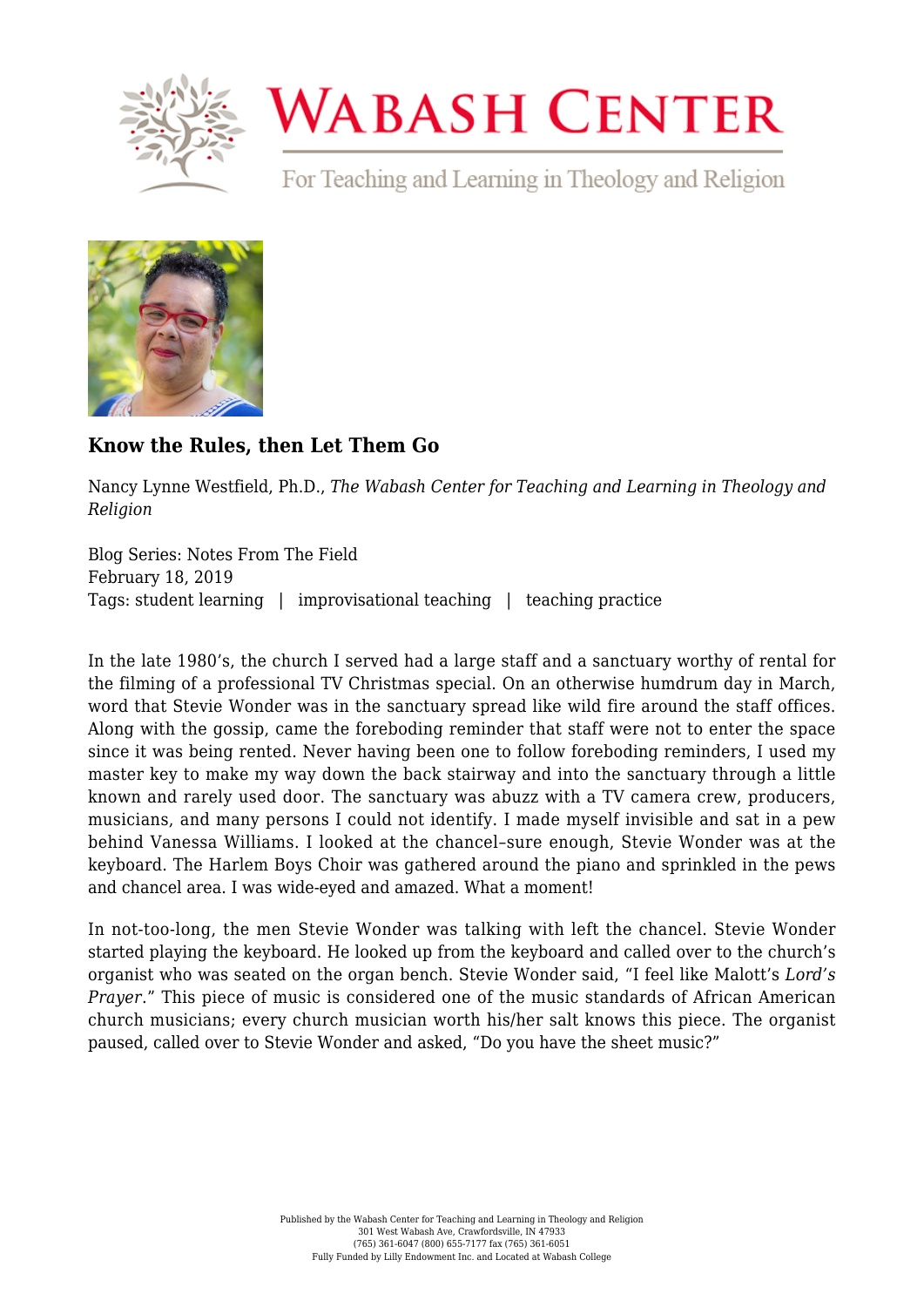A nervous *hush-your-mouth* fell over the enormous room. It was one of those rare moments when the shock was so great things seemed to go into slow motion. Some of the shock came from the fact that a professional musician asked a blind man for sheet music. The rest of the guffaw came from the pronouncement that a professional church musician could not play this standard without reading it from sheet music.

As providence would have it, the director of the Harlem Boys Choir had heard Stevie Wonder's request and the organist's embarrassing response. The Director pointed to one of the boys who was standing on the chancel steps. The boy, dutifully and without hesitation, ran to the piano and began playing Malott's *Lord's Prayer.* As soon as Stevie Wonder heard the piano sound, he joined in on keyboard. That afternoon, I sang Malott's *Lord's Prayer* with Venessa Williams, Stevie Wonder, and the Harlem Boys Choir. A few camera people and producers sang too. It was a triumphant moment of Christmas in March!

Gardner Taylor, considered an extraordinary preacher, would leave his sermon manuscript, which he had spent the entire week poring over, in the middle of his desk, then go into the pulpit and preach. He would preach his sermon relying upon his preparation and the movement of the Holy Spirit. The reason we know this to be the case is that he never entered the pulpit with anything but a Bible in his hand and there are reams of Dr. Taylor's sermon manuscripts.

My former colleague, Otto Maduro, would lecture from post-it notes–only 3 or 4 for an hour lecture. Never did I see him stand and read aloud from a manuscript and always did he give an impassioned and informed lecture.

About ten years ago I decided I knew the materials in my introductory course well enough that I would no longer use a manuscript for lectures. The first couple sessions, I was afraid I would forget something or leave out some vital aspect of theory. What I discovered was that rather than reading to my students, I began to talk with my students as I lectured. Without a manuscript, I was able to be present with them in a significantly different way. Being untethered from a manuscript allowed me to come from behind the podium; allowed me to watch their expressions and pay closer attention to their breathing; allowed me to think fresh thoughts as I talked. My glitch then and now is when a student wants me to repeat something verbatim. I say, "Hmmmm . . . I was not listening to myself." Then a student (there is always one) who takes copious notes repeats what I said and we move on. Teaching without a manuscript allows me to gather-in previous conversations, items in the news, and the temperament in the room. I can have moments of scripted thoughts and I can have moments of improvisational musings which ground the discussion in the here-and-now. When I am free from a manuscript I can help students in meaning-making with the inflictions of my voice, the gestures of my body, based upon what I know of their own life experience. It makes me more agile, more dexterous, more in-tuned with a conversation between us rather than information from me to them. Lecturing without a manuscript has changed the tempo and rhythms of my teaching. I linger over notions when students signal they need more time and move quickly through items for which students signal they understand. I feel I have a better rapport with